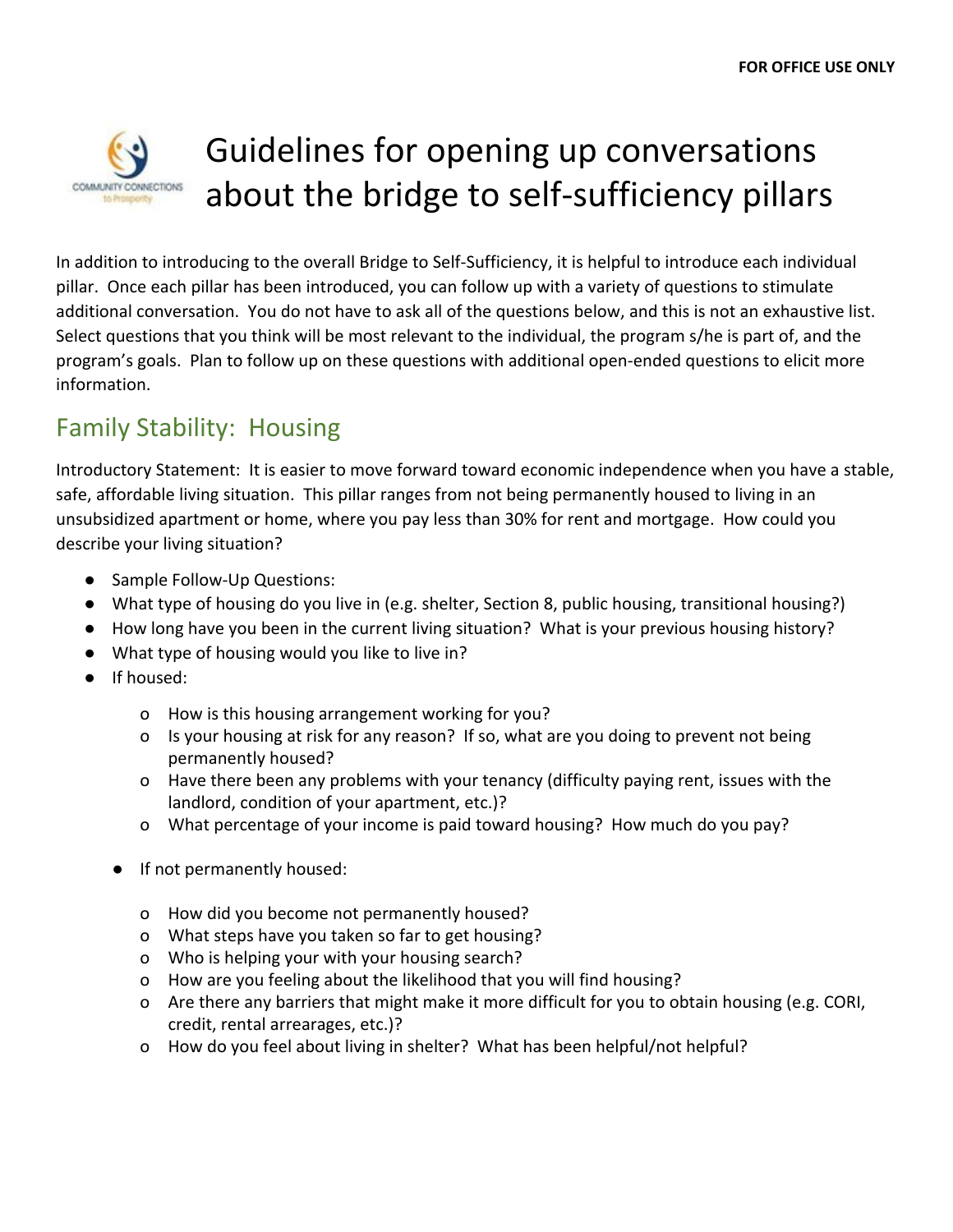# Family Stability: Family

Introductory Statement: Individuals work hard to meet their children and family members' needs. The following pillar is not about whether you are a good parent, grandparent, family member or not. The pillar asks about how much time and energy you have to devote to meeting your children or family members' needs, and how much that effort takes away from the time and energy you can devote to working on your own goals (especially work and school). Examples of needs that might prevent you from moving forward include: a child who gets sick often, not being able to find consistent, appropriate childcare, a child who has difficulty following the rules at school, or a child who had learning challenges that s/he is not getting help for or a family member who is dealing with mental health, addictions or health complications that causes stress and anxiety in your everyday life. How would you describe your children or family members' needs, and the effects that those needs have on you and your family?

- How many children do you have? How old are they?
- Do you have childcare? Is the childcare accommodating your family's needs (hours, location, etc.)?
- How are you paying for childcare (DTA-funded vouchers, sliding scale, out-of-pocket, etc.)?
- How is your communication with your childcare provider?
- Is your child enrolled in school? Does s/he attend regularly? How is s/he doing in school?
- Does your child have any special needs? How do those needs affect your child's ability to learn? Are those needs being met? Does your child have an IEP?
- Is your child enrolled in an after-school and/or summer programs, if needed?
- How does your child get along with peers and other adults?
- Does your child have any health or behavioral health issues that require attention? If so, are there services in place to address these? How much time and attention do health and/or behavioral issues take away from your ability to focus on your own goals?
- If there is a non-custodial parent, what is your child's relationship like with her/him?
- Does your child have other positive adults in here/his life (parent, grandparent(s), aunts, uncles, etc.)?
- Are there people who can babysit or provide short-term care when needed?
- Who can care for your child if s/he is sick?
- Does your family member have mental health needs? If so, are they seeking treatment or on medication?
- Does your family member have an addiction? If so, are they seeking help?
- Does a family member have health complications. If so, how does it affect your everyday life?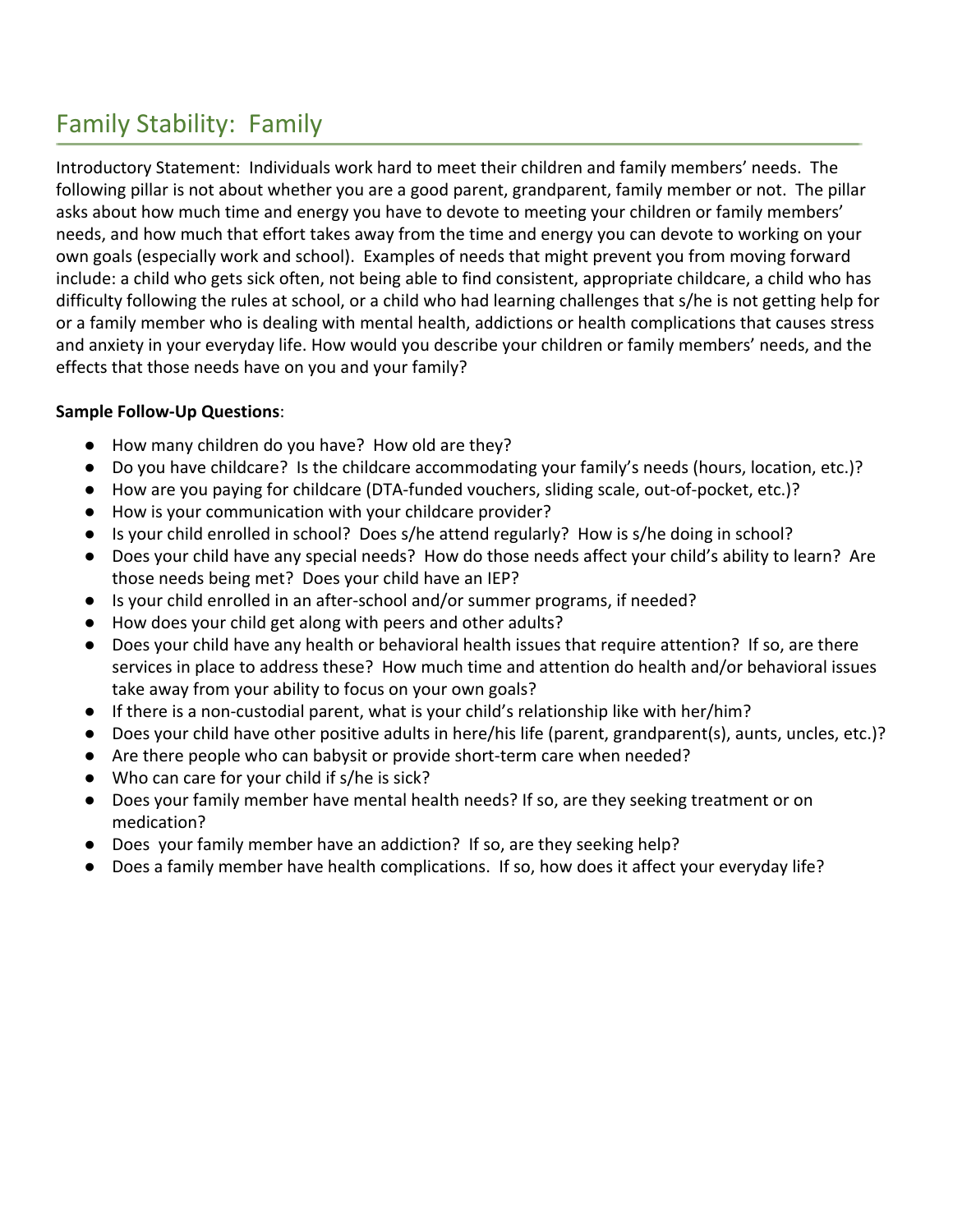## Well-Being: Physical & Mental Health - Personal

Introductory Statement: Physical and mental health issues can make it more difficult to make progress toward our self-sufficiency goals. How would you describe your physical and emotional/mental health? What impact do your physical and emotional/mental health issues have on your ability to focus on yourself, hobbies, interests, or your family in the way that you would like to?

### **Sample Follow-Up Questions**:

- How would you describe your current physical health and/or emotional/mental health?
- Are there any health issues that you are particularly concerned about?
- Do physical and/or mental health issues impact your ability to attend school, care for your children, meet your household needs etc.? If yes, what type of impact?
- Do you have a long term-disability or medical condition? If so, how does it affect your daily functioning?
- How have your managed physical and/or mental health issues in the past? Are you using these same strategies now?
- Have you experienced any traumatic events such as divorce, family violence, abuse?
- Do you see a therapist? If so, how has that experience been?
- Are you on medication to manage a physical and/or mental health condition? If so, how is that medication working? Are there any side effects that affect how you function?

### Well-Being: Physical & Mental Health - Work

Introductory Statement: Physical and mental health issues can make it more difficult to make progress toward your self-sufficiency goals. We recognize that your physical and emotional/mental health is influenced by the roles that we have in life. When you think about your employment, how would you describe your physical and emotional/mental health? What impact do physical and emotional/mental health issues within your work setting have on your ability in meeting your goals of self sufficiency for your education, family or financial management?

- Do physical and/or mental health issues impact your ability to work or attend school?
- If yes, what type of impact?Are you confident with the expectations and your responsibilities that you have at work?
- Are there any health issues at work that you are particularly concerned about?
- Do you have any health or dental insurance? If yes, are they provided as a benefit through your employer?
- Do you have a long term-disability or medical condition that affects your employment? If so, how does it affect your daily work?
- Are you taking any medication that would affect your ability to work? If yes, what medication is that?
- How have your managed physical and/or mental health issues in the past with work? Are you using these same strategies now?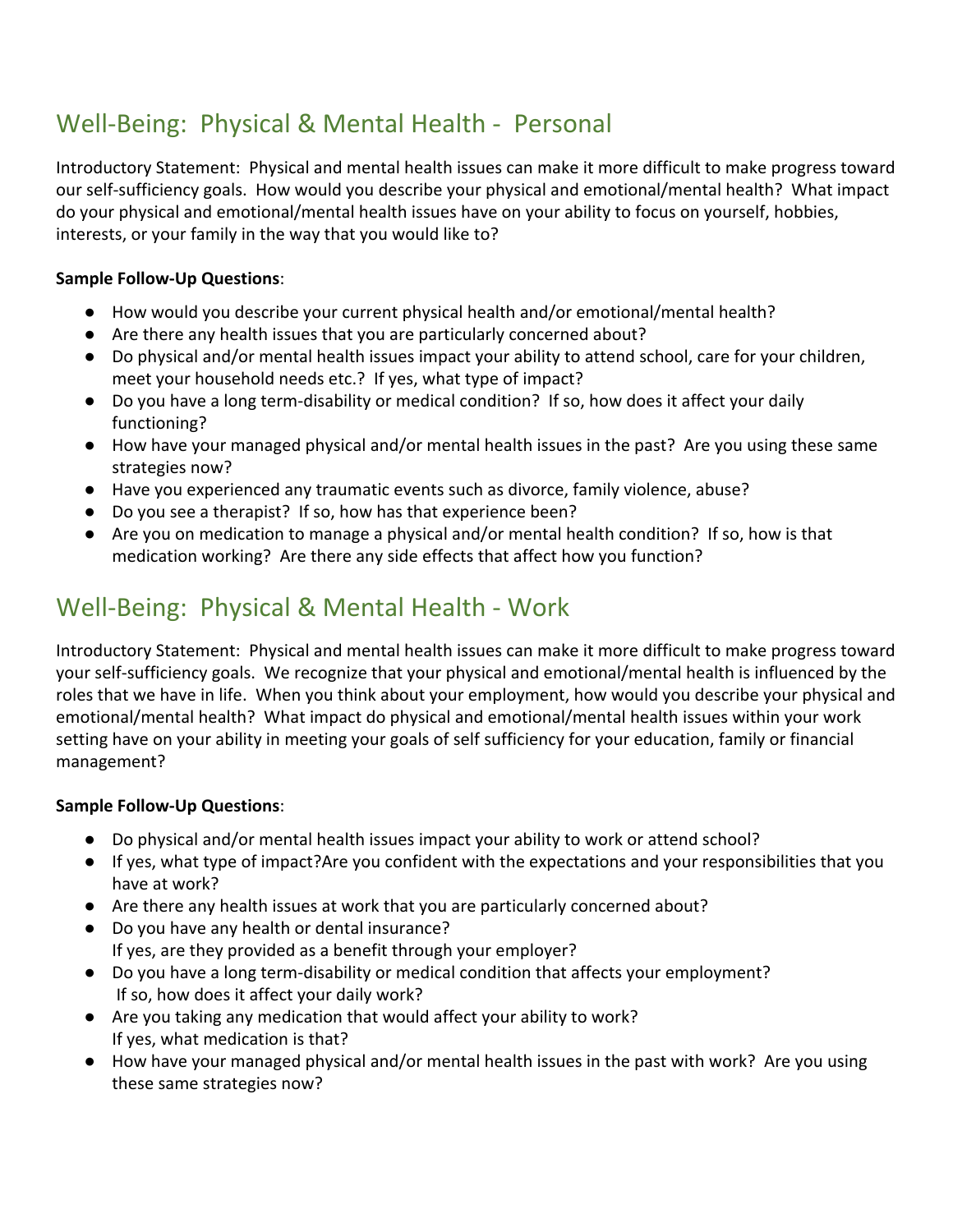### Well-Being: Networks

Introductory Statement: Your ability to make progress toward your goals can be affected by your support system, including whether you have access to a phone to communicate effectively with the people in your life. When evaluating this area consider whether people in your life are draining or supportive, or whether the people around you think your goals are important and can share resources to help your make progress. We think about networks in two different ways: people who offer you personal support, and people who provide a "leveraging" network. Leveraging networks are those that can connect your to resources, information, opportunities, etc. Examples might include your case manager, your mentor, a friend who can tell you about job openings, or people who can connect your to supportive social services. How would you describe your networks?

#### **Sample Follow-Up Questions**

- Do you have family in the area?
- What about friends?
- When you think about the important relationships in your life, which ones are supportive and which ones are draining?
- Are you in a relationship with a significant other? If so, what is that relationship like?
- Are you involved with any religious organizations, community organizations, etc.?
- Who could you turn to for support in an emergency?
- Are there people in your life who can you help you make progress toward your goals (e.g. give you advice about school, provide job leads, serve as a mentor, give you other information or resources that would be helpful to you?

### Financial Management: Debts

Introductory Statement: Owing money can cause stress, and can prevent you from moving forward economically. The debt pillar ranges from debts that aren't currently being paid to having no debt at all. How would you describe your debt?

- Do you have outstanding rental, utility, or other housing-related debts?
- Do you have credit card debt?
- Do you have a student loan debt?
- Do you have outstanding car payment?
- Do you have any other type of outstanding debt?
- For any of the debts above, do you know how much you currently owe?
- Are there structured payment plans in place for any of the debts?
- Are you making regular payments on any debts? Which ones, and how much are you paying? Are you able to meet the minimum payment requirements?
- Have you recently reviewed your credit report?
- Would you like help in understanding and/or managing your debt?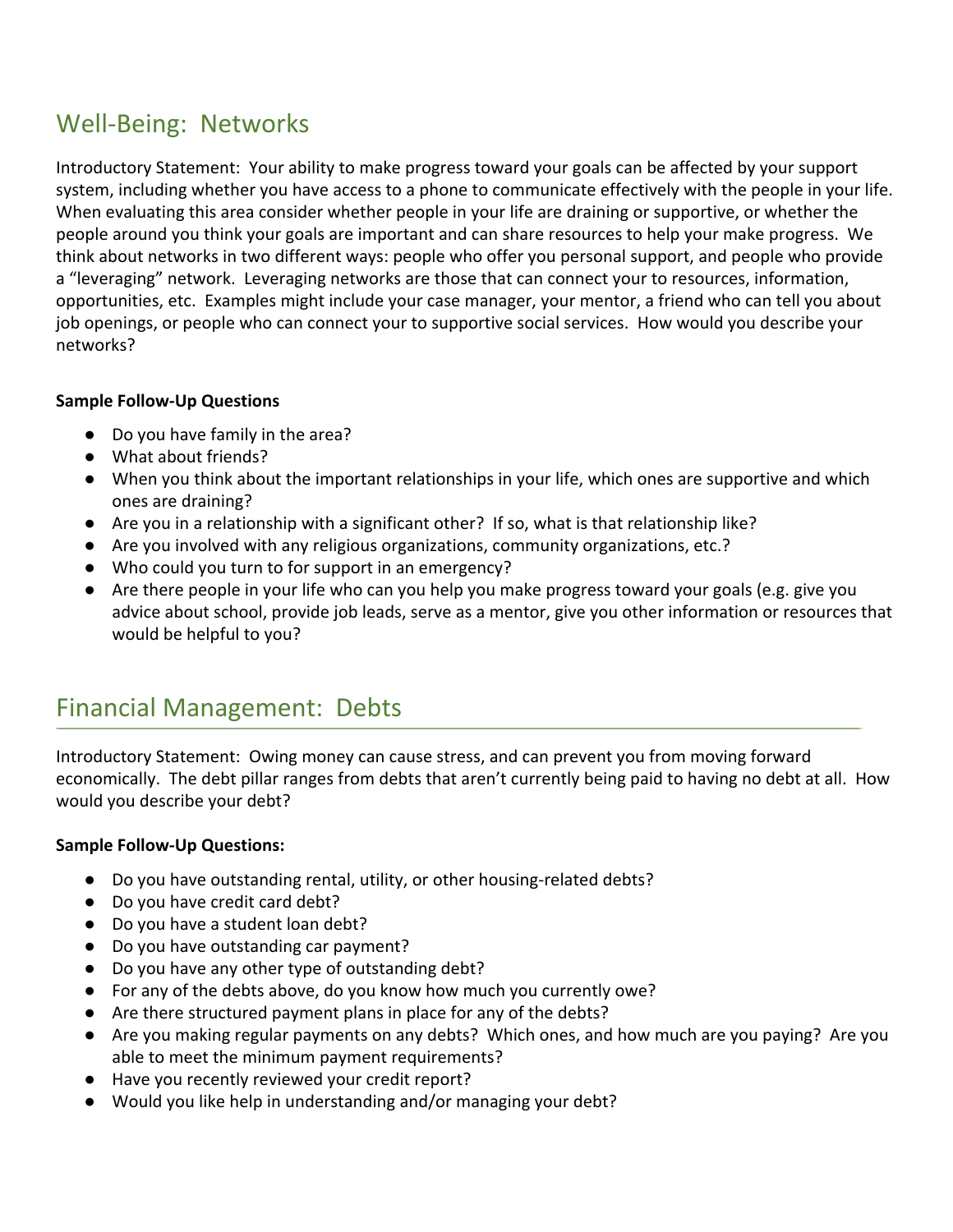### Financial Management: Savings

Introductory Statement: It is easier to cope with changes or crises if you have money saved to pay for the things you need and want. Think about the amount of money that you have saved. If your income stopped today (but all other benefits-such as subsidized housing or childcare – continued) how long would you be able to pay for your expenses with the savings you have now?

#### **Sample Follow-Up Questions**:

- Do you have a bank account? If so, do you have savings, checking, or both?
- If you have a bank account, how much do you have saved?
- If you don't have a bank account, are there barriers to opening an account?
- If you don't have a bank account, do you save money in other ways?
- If you are not saving now, have there been times in the past when you have been able to save?
- If you are not saving now, what factors make it difficult to save? Would you like to be able to save? If so, are there specific ways that you would use your savings?
- Do you have a balanced spending plan or budget?
- Does anyone help you financially on a regular basis?
- In case of an emergency, would anyone be able to help you financially?

### Education & Training

Introductory Statement: Education and training can position you to get a job that pays a family-sustaining wage. What is your highest level of education or what job experience/training? Have you completed any certifications?

- What is your highest level of education?
- Do you have a high school diploma/GED/HiSET? If not, what have you done to try to earn one?
- Have you ever participated in a job training program? If so, what type? Did you earn a certificate?
- Are you currently enrolled in any type of education or training? If so, what type of program?
- If you are enrolled in college, are you taking developmental courses (which usually have 090 course numbers) or college-level classes (generally 100 level or above)?
- Are you interested in continuing your education? If so, what areas interest you?
- What has school been like for you?
- Do you have special learning needs? If so, did you receive extra support in school for those needs? How was that experience?
- Have you ever taken out student loans? If so, are you making payments, and are the payments manageable?